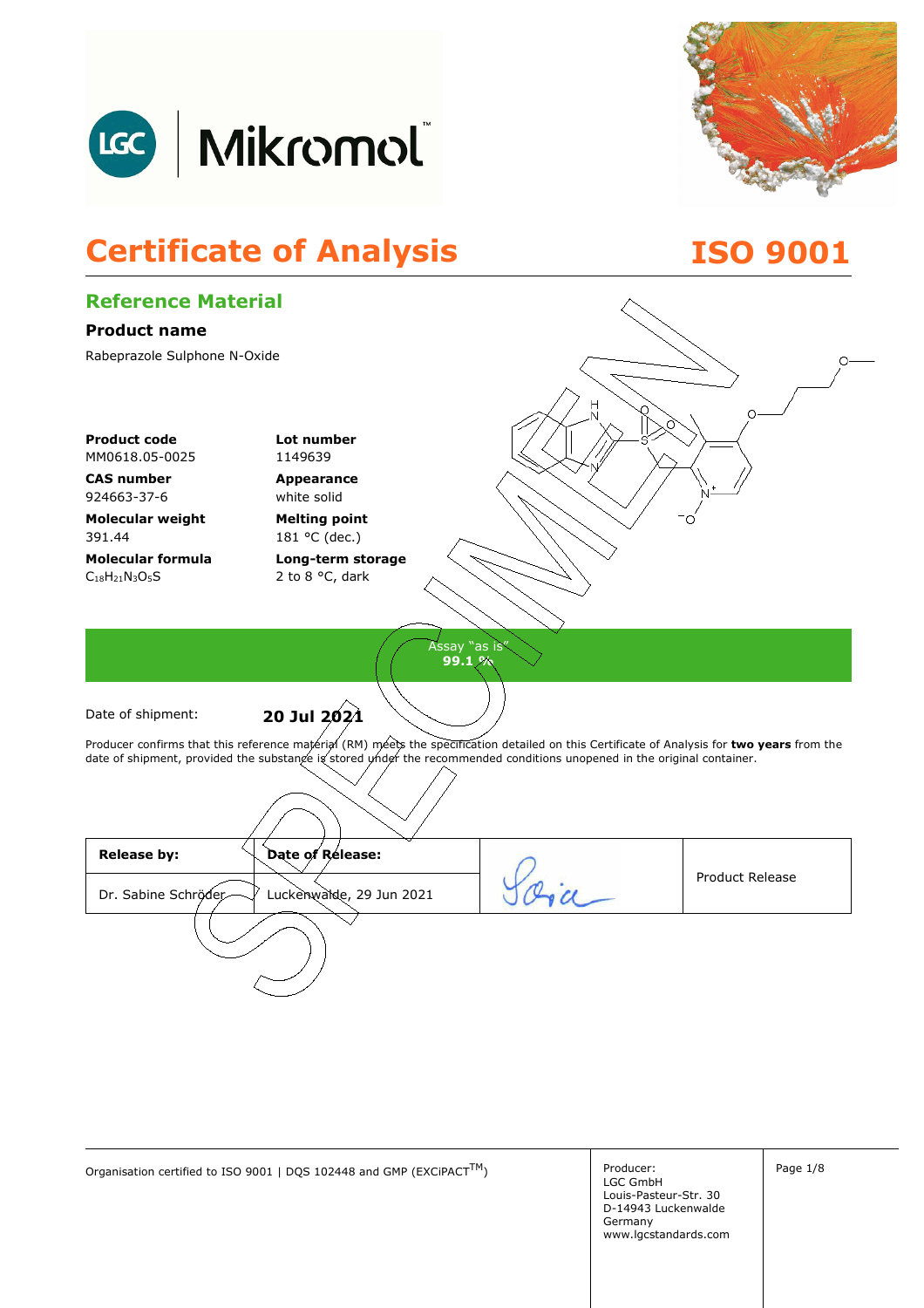

#### **Product information**

For laboratory use only. Not suitable for human or animal consumption.

Before usage of the RM, it should be allowed to warm to room temperature. No drying required, as the certified value is already corrected for the content of water and other volatile materials.

. The product quality is controlled by regularly performed quality control tests (retests).

#### **Further content**

Identity

Assay

Final result

Revision table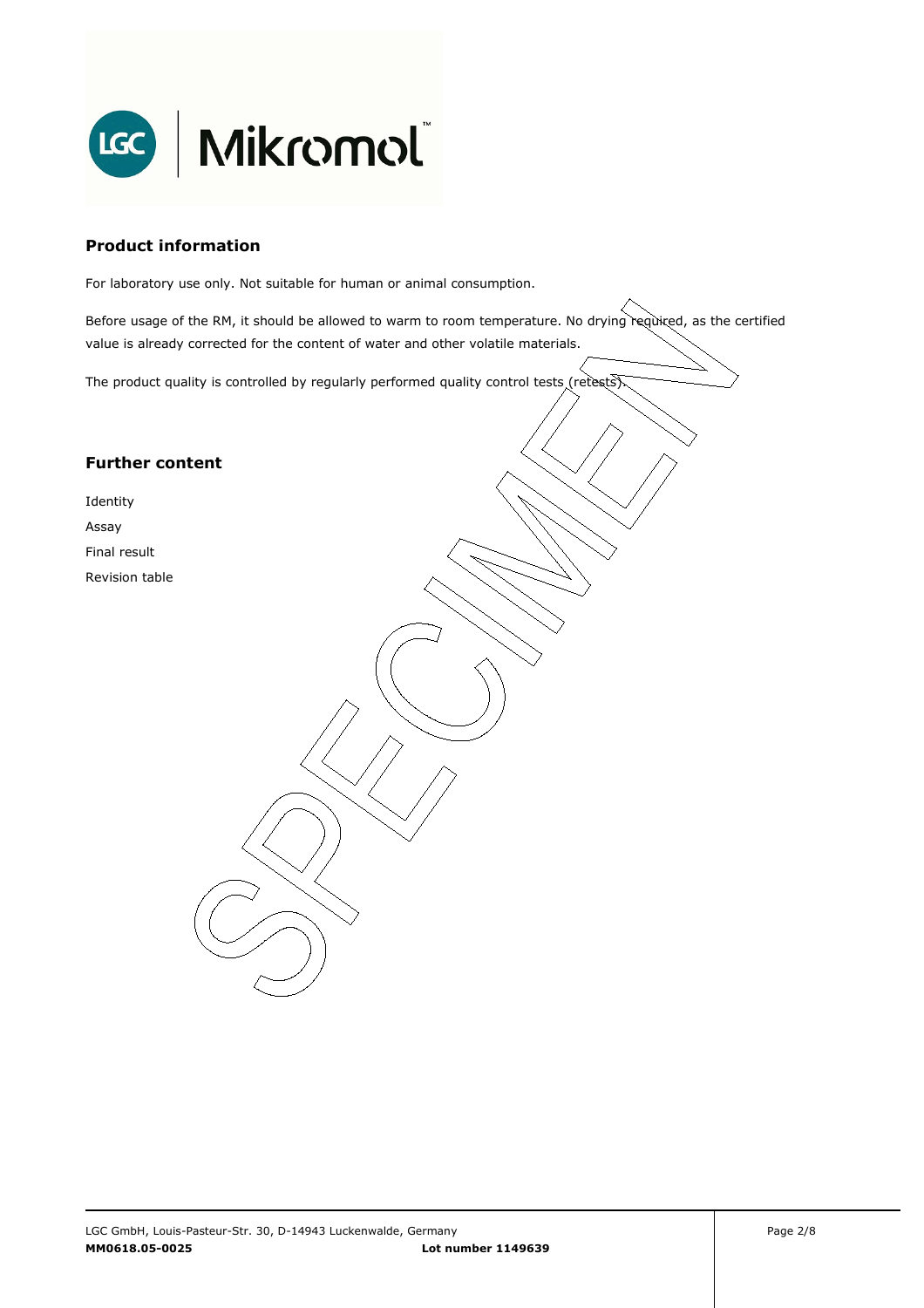

### **Identity**

The identity of the reference material was established by following analyses.

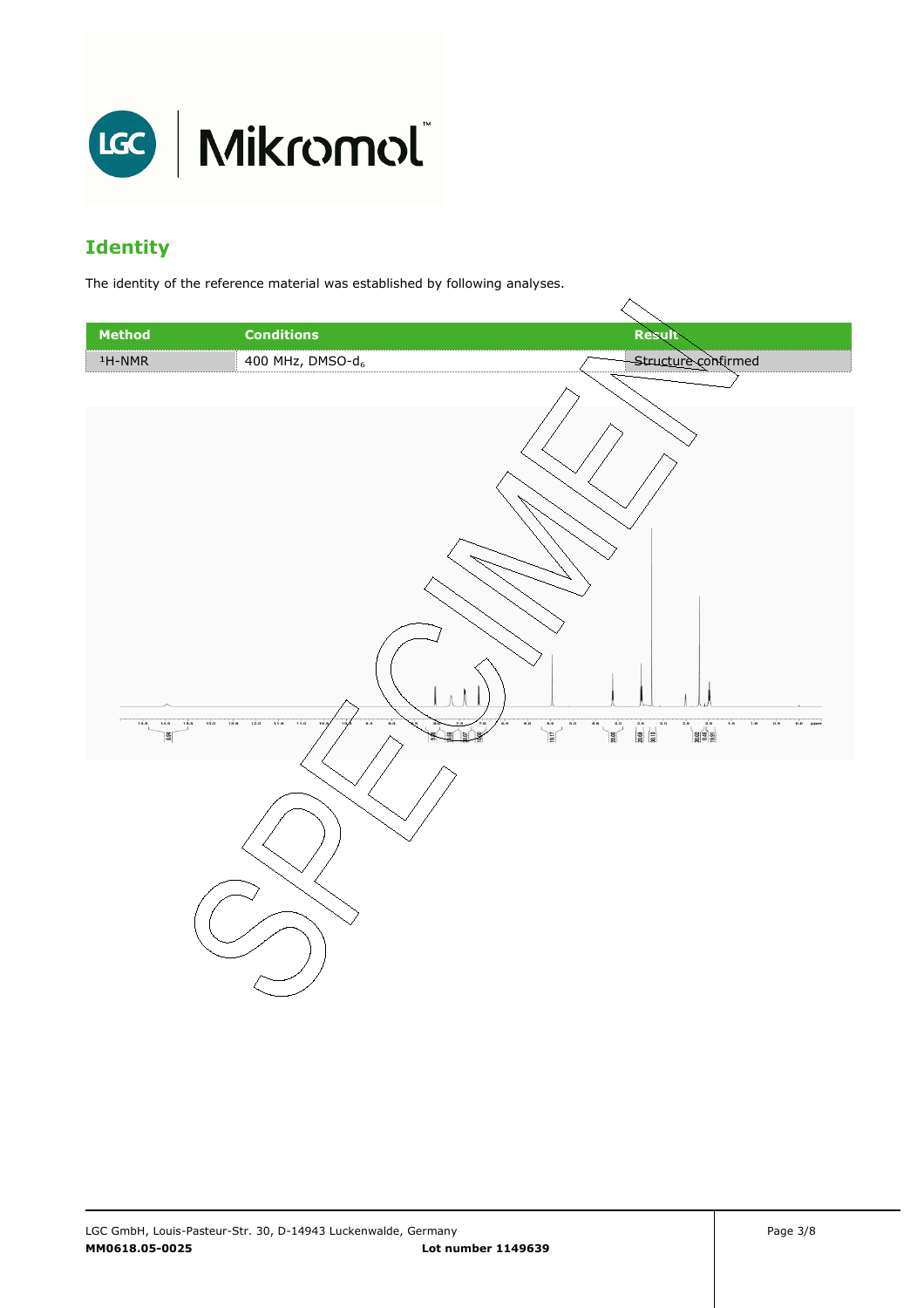

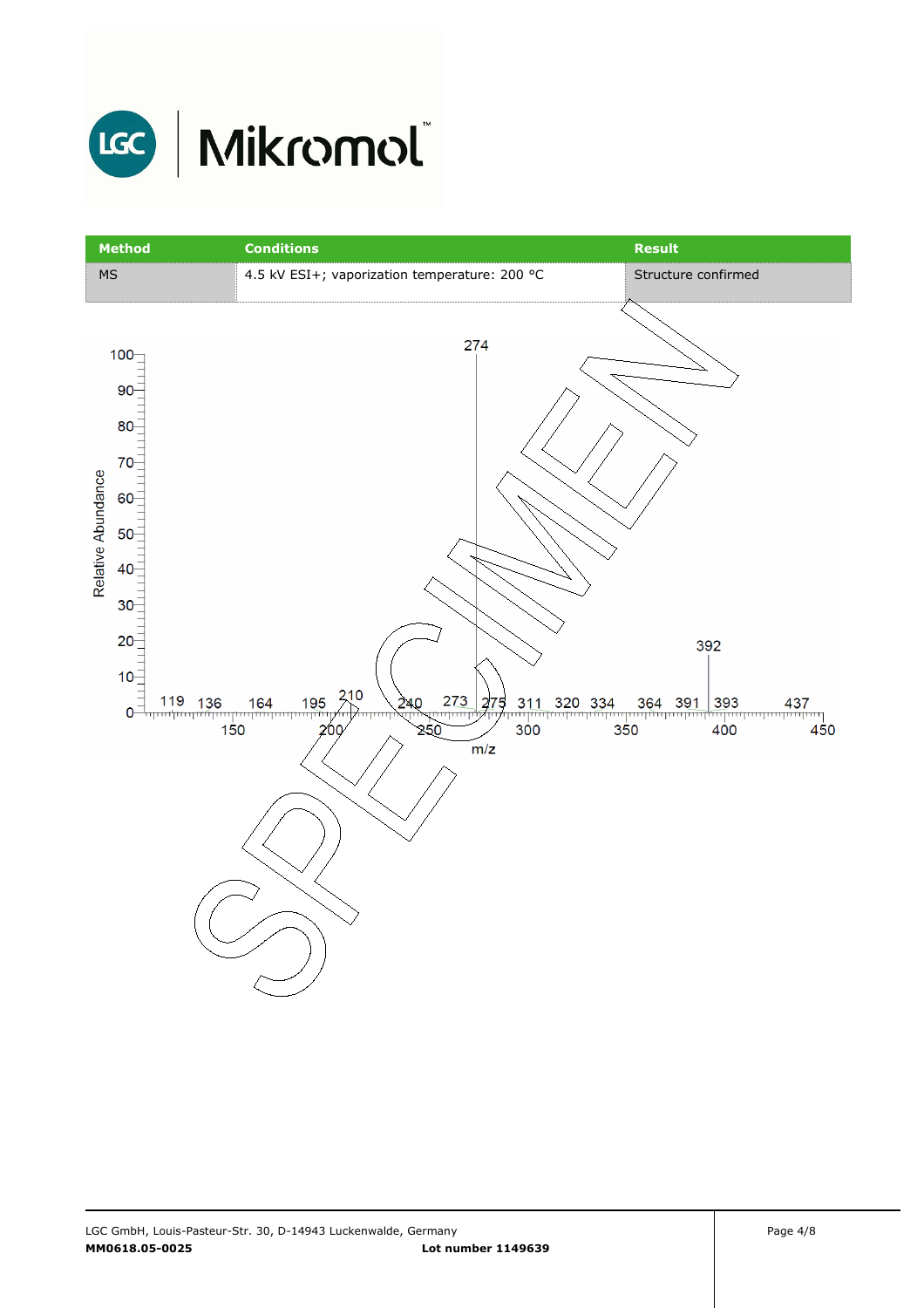

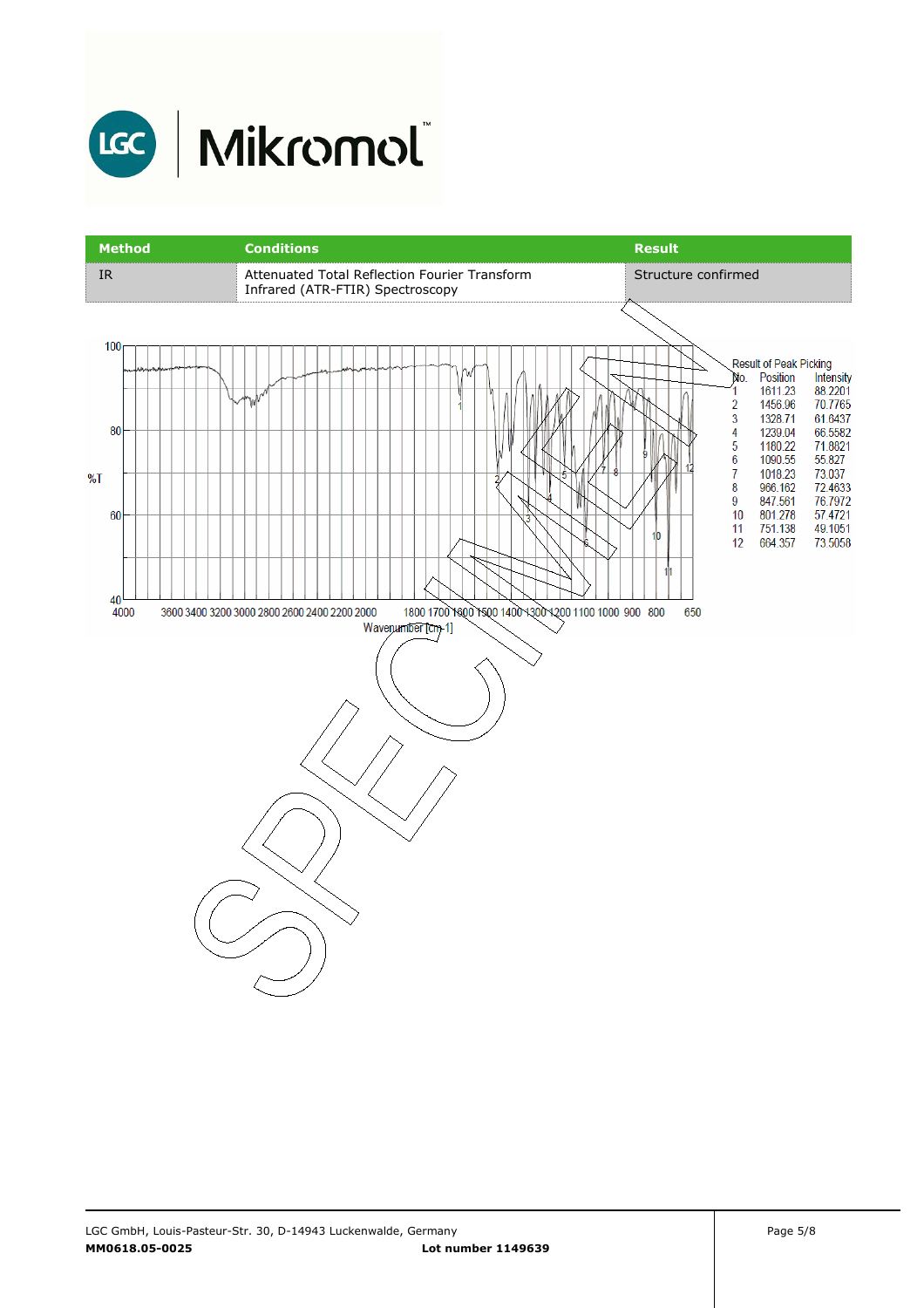

#### **Assay**

The assay of the reference material was assessed by following analyses.

#### **Purity by High Performance Liquid Chromatography (HPLC)**

| <b>HPLC Conditions:</b>                                                                                                                                                               |                                                                                                                              |  |
|---------------------------------------------------------------------------------------------------------------------------------------------------------------------------------------|------------------------------------------------------------------------------------------------------------------------------|--|
| Column                                                                                                                                                                                | LiChrospher 60 $RP$ -select B; 5 $\mu$ m, 125 x 4.0 mm                                                                       |  |
| <b>Column temperature</b>                                                                                                                                                             | 40 °C                                                                                                                        |  |
| <b>Detector</b>                                                                                                                                                                       | DAD, 275/hm                                                                                                                  |  |
| <b>Injector</b>                                                                                                                                                                       | Auto 6.00 µl; 0.046 mg/ml in Acertonitrile/Water 50/50<br>(v/v)                                                              |  |
| <b>Flow rate</b>                                                                                                                                                                      | $1.0m$ /min                                                                                                                  |  |
| <b>Phase A</b>                                                                                                                                                                        | Water Q.1% H3RO4                                                                                                             |  |
| <b>Phase B</b>                                                                                                                                                                        | Acetonitrile 0.1 % H3PO4                                                                                                     |  |
| <b>Gradient program</b>                                                                                                                                                               | <b>Q-7minA/B75/25</b><br>7-15 min A/B to 65/35<br>15-20 min A/B 65/35<br>20-25 min A/B to 75/25<br>25-35 min A/B 75/25 (v/v) |  |
| HPLC chromatogram and peak table<br>900<br>6 - Substanz - 4,477<br>750<br>625<br>Absorbance [mAU]<br>500<br>375<br>250<br>125<br>$\mathbf 0$<br>$-100$<br>15,0<br>10,0<br>5,0<br>O, O | 35,0<br>25,0<br>20,0<br>30,0                                                                                                 |  |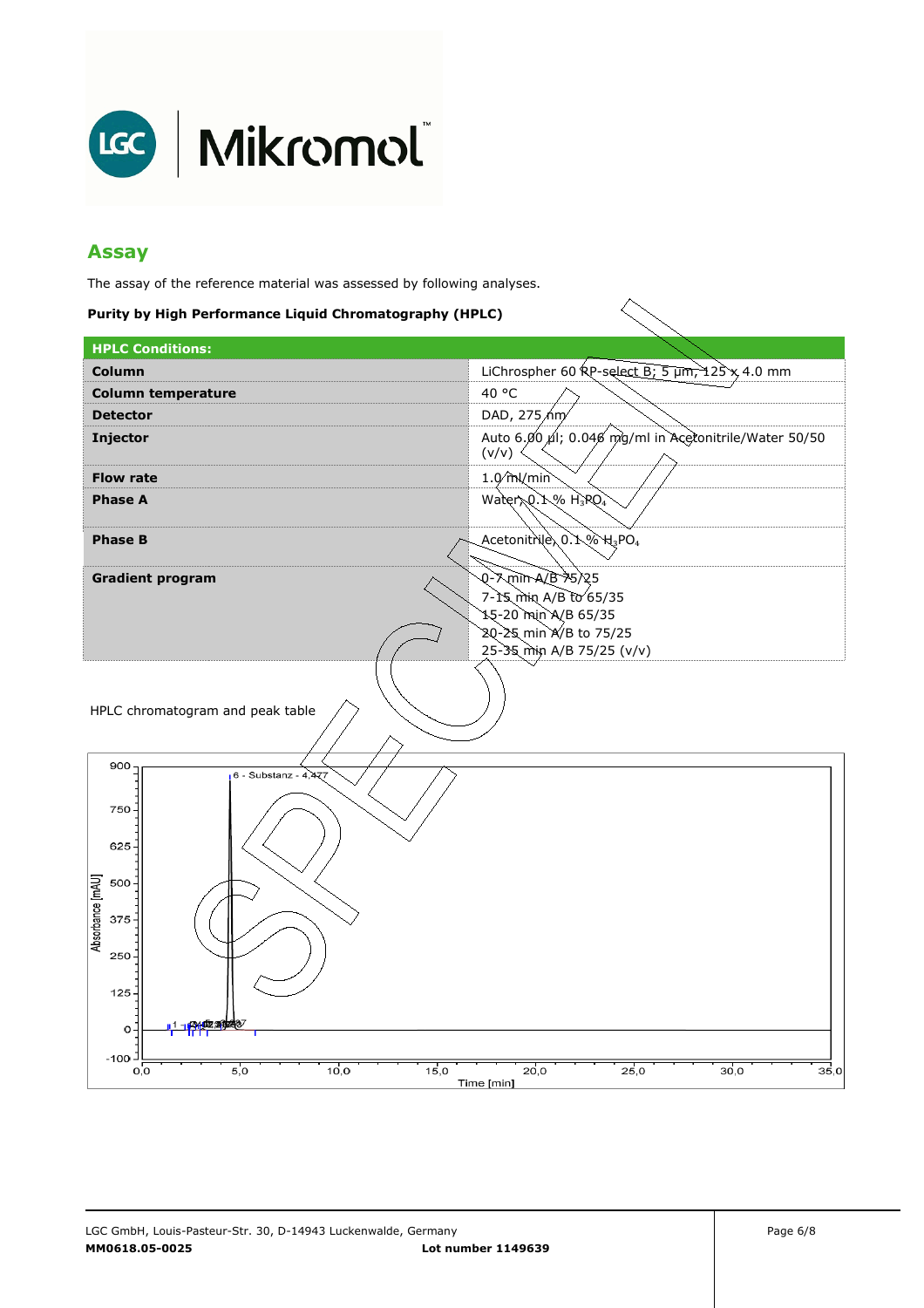

# LGC | Mikromol

| Area percent report - sorted by signal |                       |         |                       |
|----------------------------------------|-----------------------|---------|-----------------------|
| <b>Pk#</b>                             | <b>Retention time</b> | Area    | Area %                |
| 1                                      | 1.407                 | 0.027   | 0.02                  |
| 2                                      | 2.317                 | 0.117   | 0.08                  |
| 3                                      | 2.437                 | 0.027   | 0.02                  |
| $\overline{4}$                         | 2.853                 | 0.067   | 0.05                  |
| 5                                      | 3.087                 | 0.848   | 0/58/                 |
| 6                                      | 4.477                 | 145.994 | 99.26                 |
| <b>Totals</b>                          |                       | 147.08  | $\sim$ 00.00 $\sigma$ |
|                                        |                       | $\sim$  |                       |

The content of the analyte was determined as ratio of the peak area of the analyte and the cumulative areas of the purities, added up to 100 %. System peaks were ignored in calculation.

∍

| Result $(n = 3)$        | $99.26\%$ SD = 0.01 %  |
|-------------------------|------------------------|
| <b>Volatile content</b> |                        |
| <b>Water content</b>    |                        |
| <b>Method</b>           | Karl Fischer titration |
| <b>Result</b> $(n = 3)$ | $0.06$ %; SD = 0.02 %  |
|                         |                        |
| Residual solvents       |                        |
| <b>Method</b>           | <sup>1</sup> H-NMR     |
| <b>Result</b> $(n = 1)$ | Sum: 0.11 %            |
|                         | 0.11 % Acetone         |
|                         |                        |